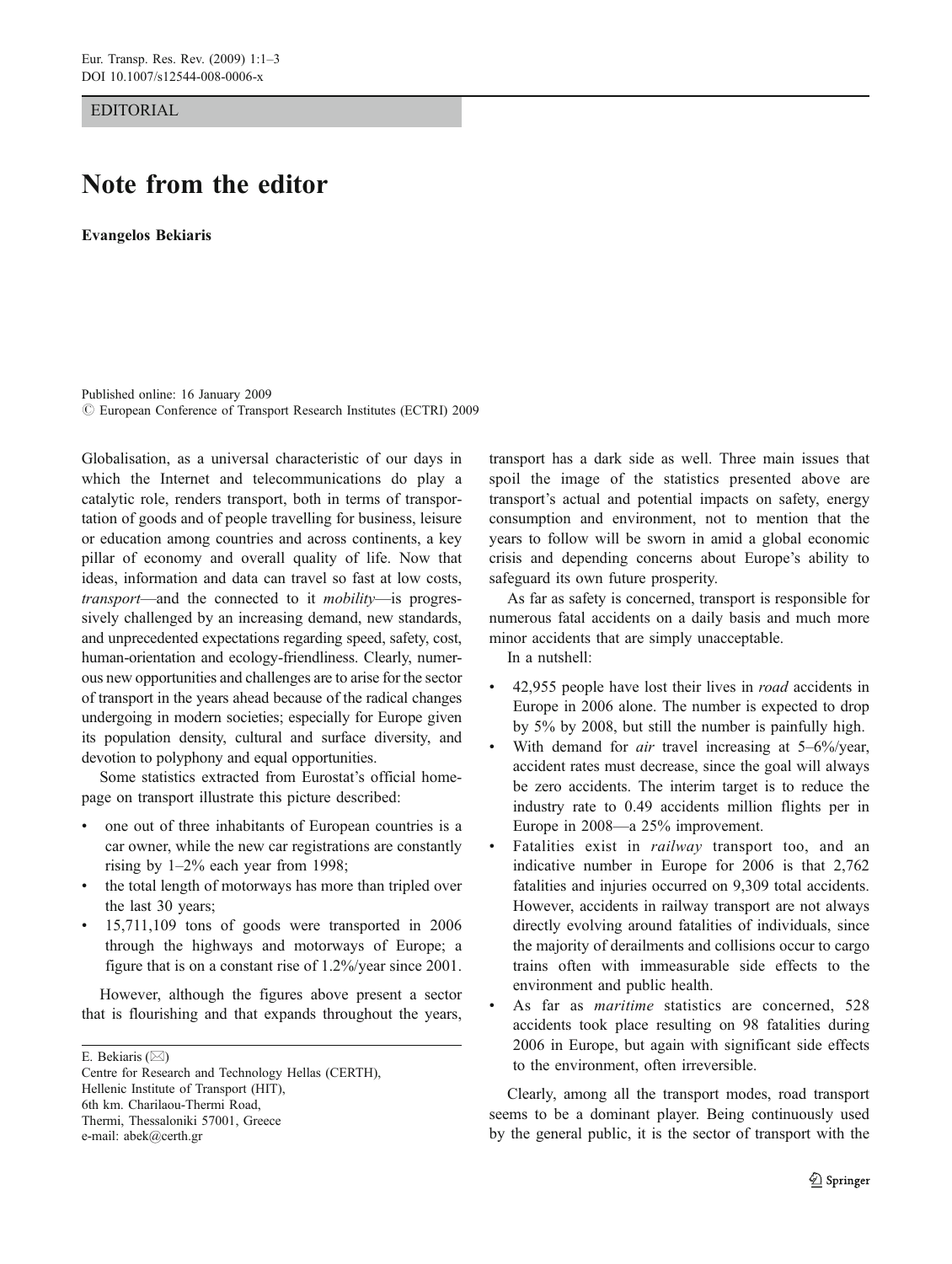higher human lives safety concerns, since it is the one that results into more fatalities annually.

Environmental wise, the numbers speak for themselves. A 1–2% increase of the number of vehicle registrations, coupled with the average consumption of a private car being 8.5 L of fuel over 100 km, suggests an ever-rising demand for oil and a constant  $CO<sub>2</sub>$  emission that can not be contained. In fact, if numbers are assessed, the situation gets even worse.

For instance:

- & 34.5% of the total energy needed for a country's everyday needs is currently consumed for transport, while 79% of this is consumed by non-public transport;
- & 40 million barrels of oil are consumed daily for transport purposes, while the 70% of them is used to power non-public transport;
- $26\%$  of the CO<sub>2</sub> and 63% of NO<sub>x</sub> emitted daily come from transport related sources.
- & As of September the 25th 2008, mankind went through the breakeven point of oil supplies. This means that from that point on, we consume more than nature can provide.

If we combine the facts above, it is clear that transport is one of the main reasons that drive the planet to exhaustion. Energy-wise, transport is a very demanding sector, and the fact that it appeals to all individuals and markets, makes it even harder to control and contain.

Having such challenges and opportunities ahead, the need for facilitating a sustainable balance between individual, economic, societal and environmental aspects in Europe's transport R&D become more and more evident, and various measures are taken, even worldwide, to sustain transportation benefits, while reducing its side-effects to a minimum. Examples of those actions are the white papers produced by the European Union, aiming at a reduction of fatal accidents by 2010 (targeting a 50% reduction to the figure of 1998) and, regarding the uptake of renewable energy in transport (targeting a 10% of the total renewable energy assigned to the transport sector by 2010). Those goals do set a guideline and a clear target that serves as a direct incentive for all entities, individual or institutional, to follow and support.

Under the light of the above, and as part of its vision to promote the establishment of "an efficient, integral European transport system that provides completely safe, secure and sustainable mobility for people and goods", the European Conference of Transport Research Institutes  $(ECTRI<sup>1</sup>)$  recognises Europe's need to face the gaps

currently standing in between the various transport stakeholders and to promote open communication and integrating R&D efforts among the leading industrial forces in and the foremost multimodal transport research centres across Europe.

The above facts led ECTRI to inaugurate the European Transport Research Review (ETRR), as an independent, open access, multidisciplinary, human-centred journal, which endorses an all-inclusive approach towards the themes it covers, and towards its intended audience. Thus, the mission of the Journal is to provide an open access publication channel for high quality scientific results covering a broad range of research themes that underpin transportation, and for new ideas and developments that originate in, or are of interest to, the European transport research community. Despite the fact that this is an ECTRI initiated journal, it is considered to be independent. It may be now in its first issue, but it has already been adopted by the wider scientific and research world, as proven by the official support of FERSI (the Federation of European Road Safety Institutes), as well as by the numerous renowned independent experts that agreed to participate in the Journal's Editorial Board.

There are three aspects of the Journal's policy that mark a distinct difference to other journals in the field: its open access configuration, that makes it easily and widely available through the internet to all researchers with a minimum of constraints and costs; the fact that it recognises European diversity and focuses on issues of special interest to European transport research, its funding bodies and supervising organisations; and its interdisciplinarity, stretching across different transportation sectors and key actors interests. However, although it is dedicated to European transport research, it shall also cover transport research work from any other continent, provided that it is generic enough to provide best practices or technologies to be adopted in Europe. Overall, the Journal is organized in nine tracks, although any transport related issue is eligible to be published in it, even if not obviously corresponding to one of its tracks.

The tracks are:

- freight transport and logistics,
- safety and security,
- mobility and transport behaviour,
- transport and economics,
- transport and the environment,
- transport infrastructure,
- transport planning and policy,
- transport system management,
- vehicle technology.

In addition to original research papers, the Journal shall also host: special issues book reviews and letters to the editor; news from the industry and standardization

<sup>&</sup>lt;sup>1</sup> European Conference of Transport Research Institutes: an association of 20 major Transport Research Institutes from 17 different countries in Europe. For more information, please refer to: [http://](http://www.ectri.org/) [www.ectri.org/](http://www.ectri.org/).